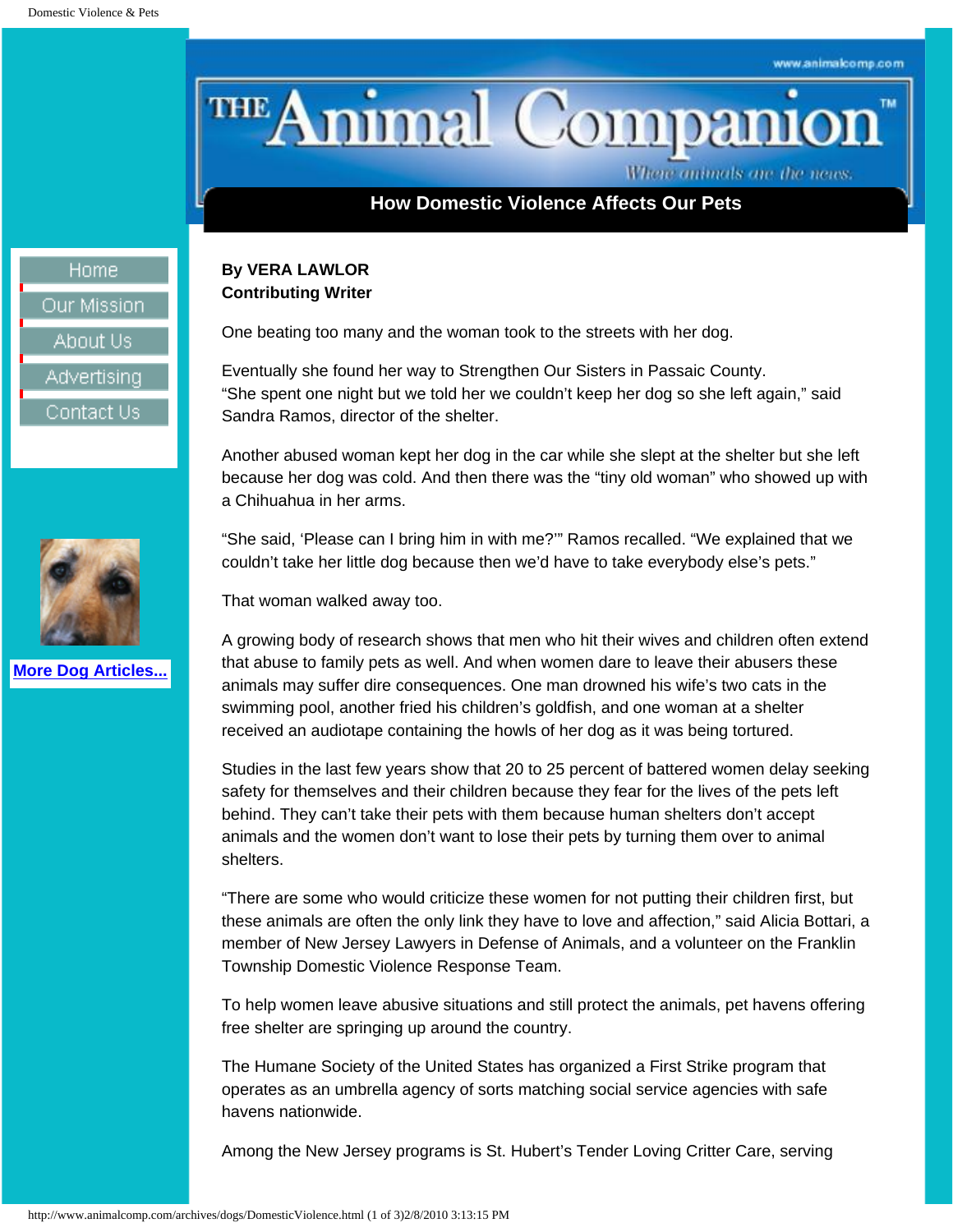northern and central New Jersey, and started in 1998 to provide shelter in cases of emergencies such as domestic violence, fire, hospital stays, or mental illness. Through The Safe and Sound Housing Program, founded a few years ago at the Mount Pleasant Animal Shelter in East Hanover, protection is offered to pets of battered women in Morris County. The program hopes to eventually expand to include any domestic violence victim who needs its help.

Bottari said there are liability and risk issues that have to be considered when sheltering animals of battered women.

"Often these animals are abused themselves and can pose a risk to foster families," Bottari said. "In this state animals are property, so the abuser can go to the shelter or the foster family and demand to get his 'property' back."

A woman who has time to plan an escape should make sure her name is on the pet's license and on pet store and animal hospital receipts, making it more difficult for an abuser to claim the animal, the lawyer said.

Animal havens operate differently when it comes to dealing with pets who are victims of domestic violence. Women using the Safe and Sound Housing Program at Mount Pleasant Animal Shelter, for example, are allowed an initial visit to put their minds at ease as to the safety of their animal companions. After that, the shelter suggests the women refrain from visiting until they can take the pets home as it is less traumatic for the animals. They are encouraged to call the shelter — everyday if need be — to see how their pets are doing. On the other hand there's no direct contact between animal shelter staff and the abused women seeking help from St. Hubert's Tender Loving Critter Care Program. All connections are made through social workers.

Some foster families do send care packages and photos of the pets to the women, but Currey always checks to make sure contact information has been excluded. "That protects the women and our foster families," Currey said.

Women fleeing abuse and seeking shelter for their pets through the St. Hubert's program drop their pets in a neutral area where Currey will collect them. Most of the animals go into foster homes with a few who have health or temperament problems kept in a shelter.

The only time that policy has been broken was when a terrified woman pulled up outside the shelter in a taxi. She was clutching a six-month-old baby while trying to keep an eye on four birds, a dog, and two cats. The woman was fleeing the state having just heard that her abusive husband had been bailed out of prison.

St. Hubert's took the animals under its wings and the woman made her escape.

"She didn't have the luxury of planning or the time to contact her social worker," Currey said. "She knew if she had stayed in the home the situation would have gotten explosive." As it turned out she and her baby never returned home and all her pets were placed with new families.

*First published Jan. 5, 2005 in The Animal Companion.*